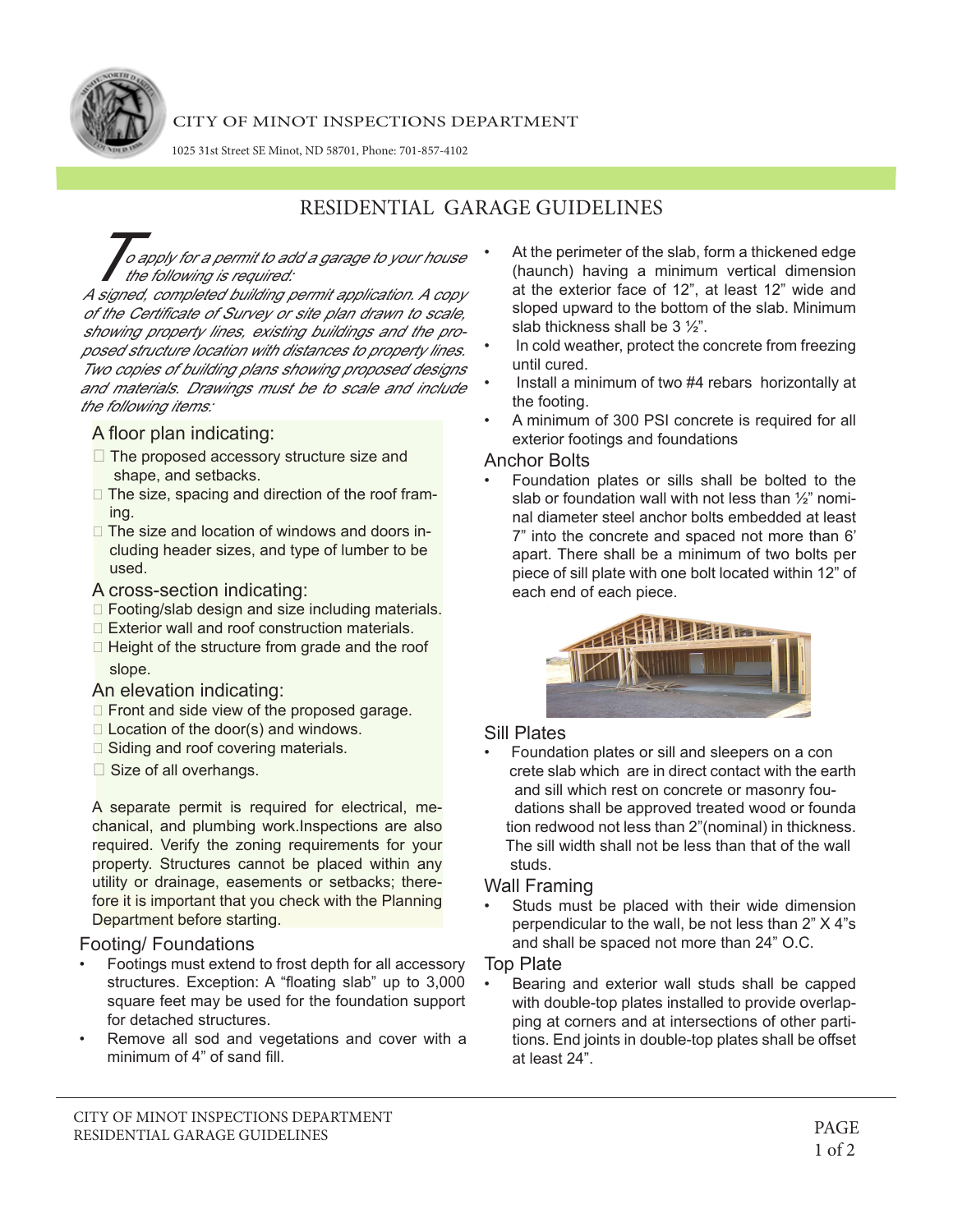# Sheathing, Roofing & Siding

• Wall sheathing, siding, roof sheathing, and roof covering must be installed according to the manufactures recommendations. Caulk and flash all exterior • openings.

## Wood & Earth Separation

Wood used in construction of permanent structures and located nearer than 6" to earth shall be treated wood or wood of natural resistance to decay.

## Roof Framing

- Size and spacing of conventional lumber used for roof framing depends upon the roof pitch, span, the type of material being used, and the loading characteristics being imposed.
- Garages must be designed for the snow load of 30 PSF.
- Rafters need to be framed directly opposite each other at the ridge. A ridge board at least one inch (nominal) thickness and not less in depth than the cut end of the rafter is required for hand-framed roofs. At all valleys and hips, there also needs to be a single valley or hip rafter not less than two inches (nominal) thickness and not less in depth than the cut of the rafter. For roof slopes less than 3:12 the valleys need to be designed as beams.
- Rafters must be nailed to the adjacent ceiling joist to form a continuous tie between exterior walls when the joists are parallel to the rafters. Where not parallel, rafters must be tied by a minimum one inch by four inch (nominal) cross tie spaced a maximum four

## ADDITIONAL ATTACHED GARAGE GUIDE-LINES

- For attached garages, the floating slab is not allowed. A foundation wall and footing system of minimum of 8" thickness and 48" depth must be constructed.
- Foundation walls can be concrete or wood but must be designed to support all loads.
- The wall between an attached garage and the house must have 1/2" gypsum board on the garage side from the floor to the roof deck above.
- If there is a 1/2" gypsum board ceiling in the garage, the gypsum on the garage side of the wall can terminate at the ceiling. If there is living space above the garage, the ceiling must be 5/8" gypsum board. If the separation between the garage and living area above is a floor/ceiling assembly, all portions of the structure supporting must also be protected with 1/2" gypsum board.
- Doors or windows between a garage and sleeping rooms are not allowed. Doors into the house from the garage must be 1 3/4" thick solid core wood,solid or honeycomb steel 1 3/4" thick or 20 minute fire

rated doors. If there is a window in the door from the garage into a house, that door / window assembly must be 20 minute fire rated.

• Ducts penetrating the wall,ceiling, or floor between a garage and house must have dampers unless they are at least No. 26 galvanized sheet gauge steel and have no openings directly into the garage. GENERAL GARAGE REQUIREMENTS ARE BASED ON THE CURRENT

INTERNATIONAL RESIDENTIAL CODE (IRC ) AND THE NORTH DA-KOTA STATE BUILDING CODE .PLEASE REFER TO THE CODE FOR ADDITIONAL INFORMATION.

### INSPECTIONS

Please contact the Inspection Dept. 24 hours in advance for any scheduled inspection. To schedule contact 857- 4102 between the hours of 8:00 and 4:30.

• Foundation:

 After excavation, loose soil and water is removed and steel reinforcement is in but prior to the placement of concrete.

• Rough-In:

 Completion of rough-in stage for plumbing, mechanical and electrical systems but prior to framing.

• Framing:

 When the roof, windows, interior doors and framing are complete.

• Insulation:

 After completion of all rough-ins, and framing inspec tions.

• Final:

 The final inspection is conducted after the foundation, rough-in, framing, and insulation work has been in spected and approved

# DRIVEWAY

A minimum of 10 feet and maximum of 30 feet in width are allowed for residential approaches. A permit is required to alter the existing curb or to construct a new approach. The location of the approach on the property is also limited as shown in the figure below. Please contact the City of Minot Engineering Department for more information or to obtain a permit. (See the City web site at http://www.minotnd.org/168/Standard-Specification-Documents)



Source: City of Minot Engineering Department

RESIDENTIAL DRIVEWAY APPROACH LOCATION

IHHWZLGHUWKDQWKHGRRUVRIDQH[LVWLQJRUSURSRVHGJDUDJH